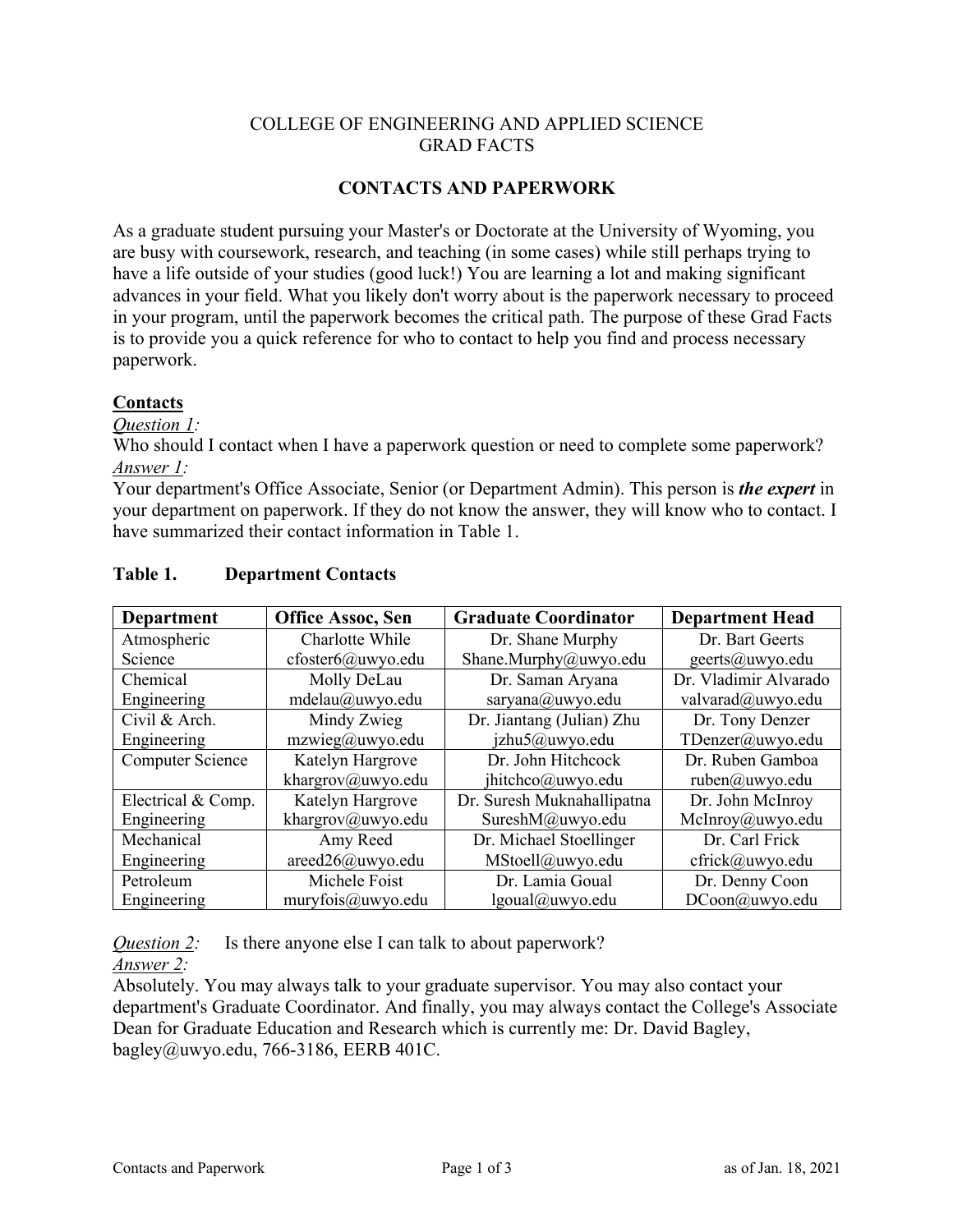# **Paperwork**

*Question 3:* What paperwork do I need to complete? *Answer 3:*

There are many forms to choose from but the key ones that every graduate student must complete are shown in Table 2. If you don't find the paperwork you need in Table 2, then see Question 4 or contact your Department Admin.

## **Table 2. Most Commonly Needed Paperwork1**

| Form                           | <b>Applicability</b>                                       |  |
|--------------------------------|------------------------------------------------------------|--|
| Graduate Committee Assignment  | To establish the required Committee. All Master's and      |  |
|                                | Doctoral students must complete this form.                 |  |
| Graduate Committee Change      | Only for students who must change a member of their        |  |
|                                | Committee after it has been formed.                        |  |
| Graduate Program of Study      | To establish the coursework to be taken for the degreee.   |  |
|                                | All Master's and Doctoral students must complete the       |  |
|                                | appropriate form for their degree.                         |  |
| Request for Change in Graduate | Only for students who must change their Program of         |  |
| Program                        | Study after it was initially approved.                     |  |
| Report on Preliminary Exam     | To report the results of the Preliminary Exam taken by all |  |
|                                | Doctoral students.                                         |  |
| Report of Final Examination    | To report the results of the Final Exam taken by all       |  |
|                                | Master's and Doctoral students.                            |  |

<sup>1</sup>Many students can complete their studies using just these forms. There are many other forms that may be required depending on a student's individual circumstances. A full list can be found online (see Answer 4) and in the *CEAS Policy for Graduate Education*.

*Question 4:* Where do I find this paperwork?

*Answer 4:*

Where everything is found today: online. Specifically, go to http://www.uwyo.edu/registrar/students/graduate\_student\_forms.html

*Question 5:* How do I complete this paperwork?

*Answer 5:*

Start by reading the paperwork carefully. Then talk to your graduate supervisor. Then once you have all the information you need to complete the paperwork, fill it out and sign it wherever the student's signature is required. Obtain the other signatures as indicated in Answer 6.

*Question 6:* How do I obtain my graduate supervisor and committee member signatures? *Answer 6:*

Either take one hard copy form around to obtain the signatures or send the file around for electronic signature. Either approach works. If possible, try to get all the signatures onto one form. Once you have these signatures, give or send the paperwork to your Department Admin.

### *Question 7:*

How do I obtain the signatures of the others who must sign who are not my graduate supervisor or committee members?